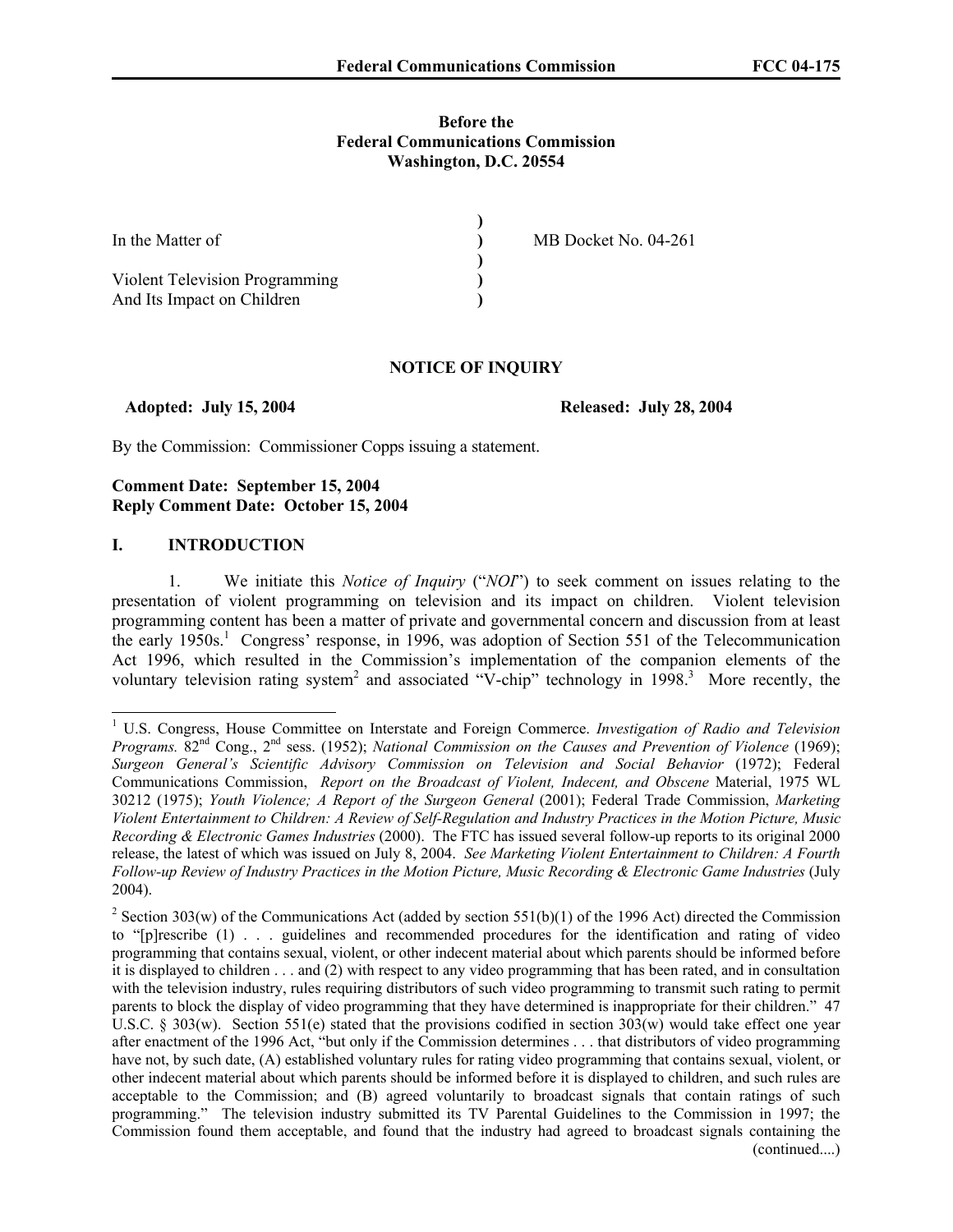Commission has received continuing expressions of Congressional concern with respect to violent programming. On March 5, 2004, thirty-nine members of the U.S. House of Representatives, Committee on Energy and Commerce, requested the Commission to begin a "Notice of Inquiry on the issue of excessively violent broadcast television programming and its impact on children."<sup>4</sup> This proceeding is designed to be responsive to these concerns and to update the record on issues related to programmatic violence.<sup>5</sup>

2. Through this proceeding we seek comment and information along the following lines of inquiry. How much violent programming is there, and what are the trends? What are the effects of viewing violent programming on children and other segments of the population? If particular portrayals of violence are more likely to cause deleterious effects than others, what specific kinds of programming should be the focus of any further public policymaking in this area? Should any further public policymaking address all violence or just excessive or gratuitous violence, and how should that be defined? Are the ratings system and the V-chip accomplishing their intended purpose, or are there additional mechanisms that might be developed to control exposure to media violence? Finally, are there legal constraints on either Congress or the Commission to regulate violent programming?

# **II. DISCUSSION AND REQUEST FOR COMMENT**

### **A. Incidence of Violent Programming**

3. We seek specific information concerning how much televised violence there is on broadcast and non-broadcast television and whether the amount of violent programming is increasing or decreasing. The National TV Violence Study, which appears to be of the most extensive content analyses to date, involving the efforts of more than 300 people recording and watching more than 10,000 hours of television programming from 1994 to 1997, indicates that more than half of all television programming contains violence.<sup>6</sup> More specifically, during the period of the study, the proportion of programming with

 $\overline{a}$ 

<sup>(...</sup>continued from previous page)

ratings. *Implementation of Section 551 of the Telecommunications Act of 1996, Video Programming Ratings*, 13 FCC Rcd 8232 (1998) (*TV Parental Guidelines Order*).

 $3$  Section 303(x) of the Communications Act (added by Section 551 of the 1996 Act) directed the Commission to "[r]equire, in the case of an apparatus designed to receive television signals that are shipped in interstate commerce or manufactured in the United States and that have a picture screen or 13 inches or greater in size (measured diagonally), that such apparatus be equipped with a feature designed to enable viewers to block display of all programs with a common rating. . . ." The Commission adopted implementing rules in 1998. *Technical Requirements to Enable Blocking of Video Programming Based on Program Ratings*, 13 FCC Rcd 11248 (1998).

<sup>4</sup> Letter from Hon. Joe Barton, Chairman, U.S. House of Representatives Committee on Energy and Commerce, *et al*., to Hon. Michael K. Powell, Chairman, FCC (Mar. 5, 2004) ("House Commerce Committee Letter"). In addition, the U.S. Senate Committee on Commerce, Science, and Transportation adopted S.161, the "Children's Protection from Violent Programming Act," as part of S. 2056, which the Committee voted to favorably report on March 9, 2004. S.161 would require the Commission to examine the effectiveness of the ratings system and the Vchip and to take certain actions in the event it finds the V-chip ineffective. Recently, the Senate passed S. 2400, "The National Defense Authorization Act for Fiscal Year 2005", which included, *inter alia*, S.161. S.2400 passed the Senate by a unanimous vote of 97-0. After passage, this bill was incorporated, as an amendment, into H.R. 4200. A conference committee has been constituted to resolve the differences between the House and Senate legislation.

<sup>5</sup> The Commission last reviewed the voluntary rating system and V-chip technology in 2000. News Release, *FCC V-Chip Task Force Updates V-Chip Encoding Survey* (2000).

<sup>6</sup> Executive Summary, 3 *National TV Violence Study* 27 (Joel Federman ed.) ("*Third National TV Violence Study Summary*"). This study involved media researchers at four universities and an oversight council, and was funded by (continued....)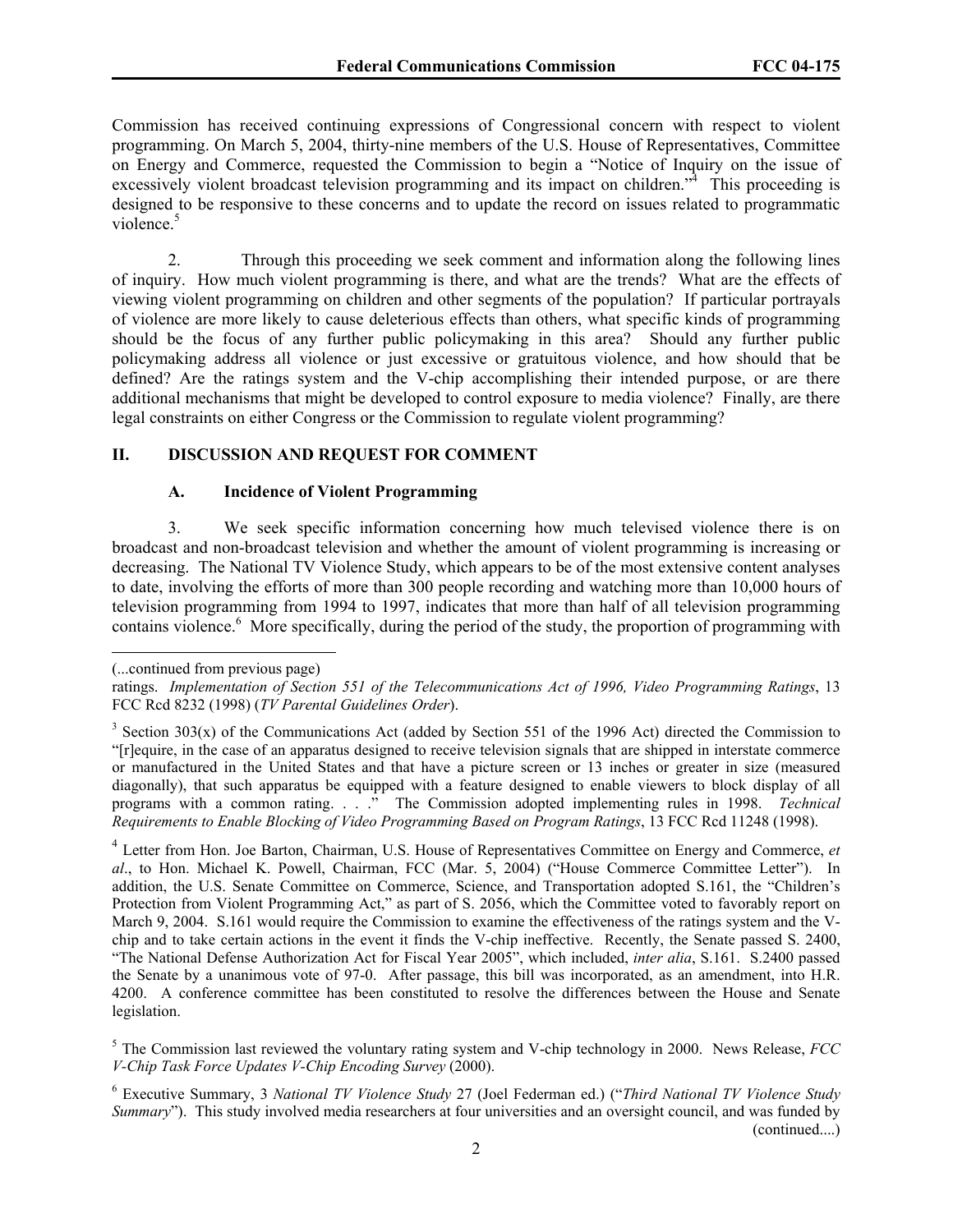violence consistently hovered around  $60\%$ .<sup>7</sup> During prime time, the proportion rose from 53% to 67% on broadcast networks, and from 54% to 64% on basic (*i.e.*, non-premium) cable channels.<sup>8</sup> In addition, cartoons include an average of approximately one "high-risk" portrayal of violence per cartoon, as categorized by the researchers.<sup>9</sup> There have been more recent reports on television violence. For example, the Parents Television Council ("PTC") conducted a content study finding that on all the television networks combined, violence was 41% more frequent during the 8:00 p.m. Family Hour in 2002 than in 1998 and during the second hour of prime time (9-10:00 p.m.), violence was 134.4% more frequent in 2002 that in  $1998$ <sup>10</sup>

4. We seek additional information on the frequency of televised violence. The National TV Violence Study reports the results of study during the three-year period 1994-1997. What more recent information, aside from the PTC Study noted above, is available about the incidence of violence on television programming? What are the trends? Are there differences between broadcast and nonbroadcast media (*i.e.,* cable and satellite)? Are there differences between premium and non-premium channels on cable or satellite?

# **B. Effects of Viewing Violent Programming**

5. At its core, concern about media violence derives from concern about deleterious effects, particularly on children, that may result from exposure to it. Over the course of several decades, much research has been developed to examine and study these effects. Much of the research within the public health and scientific communities suggests that exposure to media violence can be associated with certain negative effects.<sup>11</sup> Three types of studies have generally been described in the literature; (1) field experiments in which subjects are shown video programming with their short-term post-viewing behavior monitored by researchers; (2) cross-sectional studies involving a survey of a sample of individuals at one point in time and their conduct correlated with the amount and type of their television viewing; and (3) longitudinal studies that survey the same group of individuals at different times over many years to determine the effects of television viewing on subsequent behavior. Through these studies efforts have been made to establish a cause and effect relationship between the viewing of "violent" programming by

 $^7$  *Id.* 

 $\overline{\phantom{a}}$ 

<sup>8</sup> *Id*. at 29.

<sup>(...</sup>continued from previous page)

the National Cable Television Association (now the National Cable & Telecommunications Association). The study was not limited to broadcast television, but also included subscription services (including some premium channels).

The UCLA Center for Communication Policy also conducted a content analysis from 1994-1997. *See, e.g.,* UCLA Center for Communication Policy, *1997 TV Violence Report* ("*1997 TV Violence Report*"). The four largest broadcast networks funded this study. The UCLA studies are discussed more below.

<sup>&</sup>lt;sup>9</sup> *Id*. at 30-31. Under that study, "high risk" portrayal of violence included a blend of contextual features, defined in the study, that the researchers believed would most encourage aggressive behavior in children under 7. Some of the contextual criteria used in the study included, *inter alia*, the kinds of weapons used by the actors and the graphic nature of the violence being portrayed. *Id.* at 12-13.

<sup>&</sup>lt;sup>10</sup> *TV Bloodbath: Violence on Prime Time TV, A PTC State of the Television Industry Report* at 4-5, http://www.parentstv.org/ptc/publications/reports/stateindustryviolance/main.asp ("PTC Report") (last visited June 29, 2004).

<sup>11</sup> *See 1997 TV Violence Report* at 7 (The many different media and violence studies point to "a statistically significant connection between watching violence on television and behaving aggressively."). *See also*, Haejung Paik & George Comstock, *Effect of Television Violence on Antisocial Behavior: A Meta-Analysis*, Communication Research 21:4, 516-46 (1994).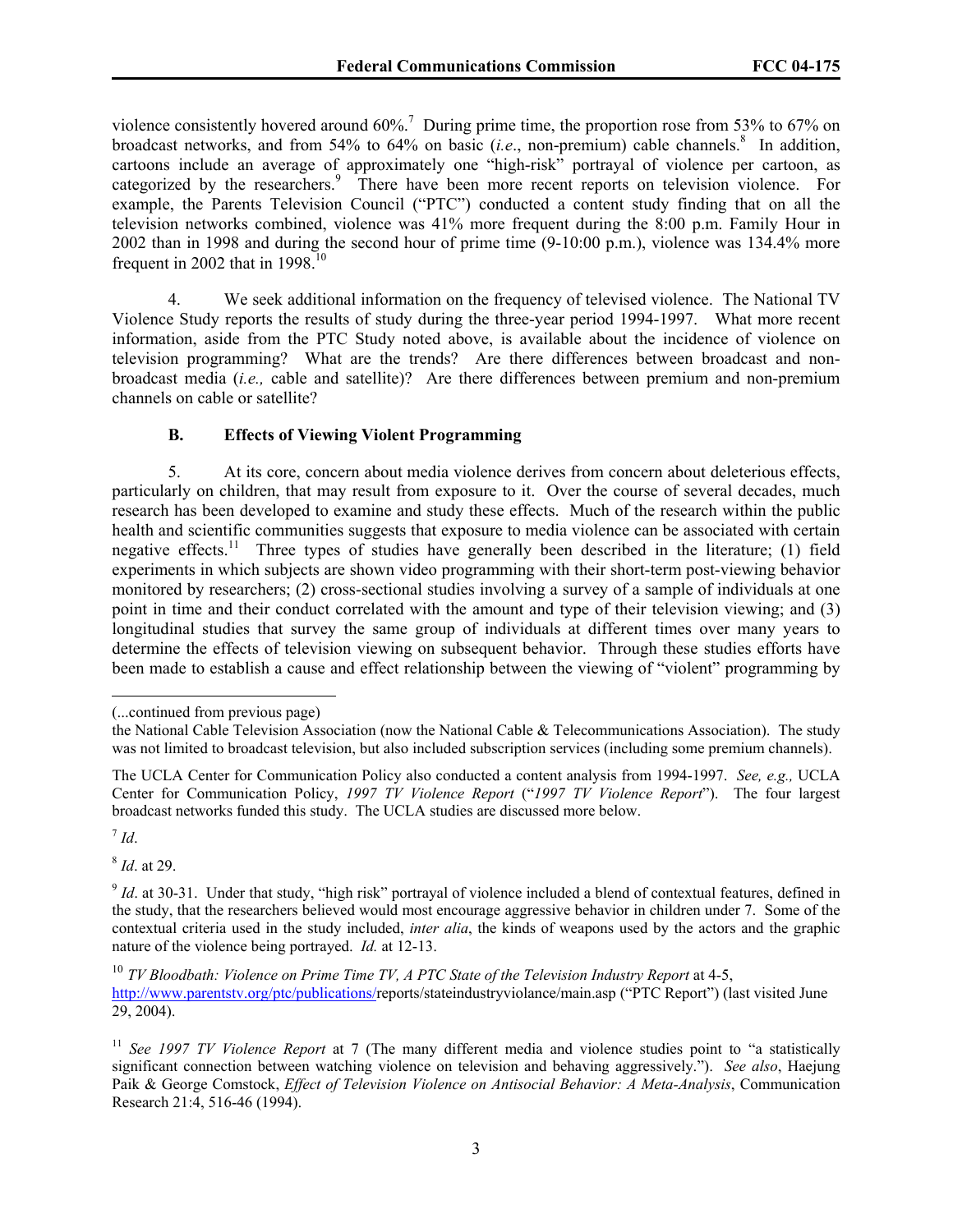"children" and subsequent aggressive behavior on the part of these individuals. Various definitions of violence and various age groups have been involved. Some of the studies also involve the effects of television viewing of all types rather than just violent programming. Some involve the behavior of college-age or older viewers. The researchers have tended to focus on three possible harmful effects: (1) increased antisocial behavior, including imitations of aggression or negative interaction; (2) desensitization to violence; and  $(3)$  increased fear of becoming a victim of violence.<sup>12</sup>

6. A year 2000 review of the scientific research on the effects of entertainment media violence on children, which appears as part of the Federal Trade Commission's report on *Marketing Violent Entertainment to Children,* summarized the research as follows:

 A majority of the investigations into the impact of media violence on children find that there is a high *correlation* between exposure to media violence and aggressive and at times violent behavior. In addition, a number of research efforts report that exposure to media violence is correlated with increased acceptance of violent behavior in others, as well as an exaggerated perception of the amount of violence in society. Regarding *causation*, however, the studies appear to be less conclusive. Most researchers and investigators agree that exposure to media violence alone does not cause a child to commit a violent act, and that it is not the sole, or even necessarily the most important, factor contributing to youth aggression, anti-social attitudes, and violence. Although a consensus among researchers exists regarding the empirical relationships, significant differences remain over the interpretation of these associations and their implications for public policy. $13$ 

A 2001 report from the United States Surgeon General's 2001 *Youth Violence: A Report of the Surgeon General* summarized the research thus:

 In sum, a diverse body of research provides strong evidence that exposure to violence in the media can increase children's aggressive behavior in the short term. Some studies suggest that long-term effects exist, and there are strong theoretical reasons why this is the case. But many questions remain regarding the short- and long-term effects of media violence, especially on violent behavior. Despite considerable advances in research, it is not yet possible to describe accurately how much exposure, of what types, for how long, at what ages, for what types of children, or in what types of settings will predict violent behavior in adolescents and adults. $14$ 

Research has continued since the completion of these two Reports, including new longitudinal studies buttressing the conclusion that childhood exposure to media violence lasts into adulthood and increases aggressive behavior.<sup>15</sup> In addition, researchers have developed new methods of measuring the impact of exposure to media violence on children, including MRI brain mapping research conducted at the Indiana

<sup>12</sup> *Third National TV Violence Study Summary*, *supra* note 6, at 5, 7.

<sup>&</sup>lt;sup>13</sup> Federal Trade Commission, *Marketing Violent Entertainment to Children* (2000), Appendix A (footnotes omitted.)

<sup>&</sup>lt;sup>14</sup> *Youth Violence: Report of the Surgeon General (2001), Appendix 4-B.* 

<sup>15</sup> *See* L. Rowell Huesmann, et. al., *Longitudinal Relations Between Children's Exposure to TV Violence and Their Aggressive and Violent Behavior in Young Adulthood: 1977-1992*, Developmental Psychology, Vol. 39, No. 2, 201- 221 (2003).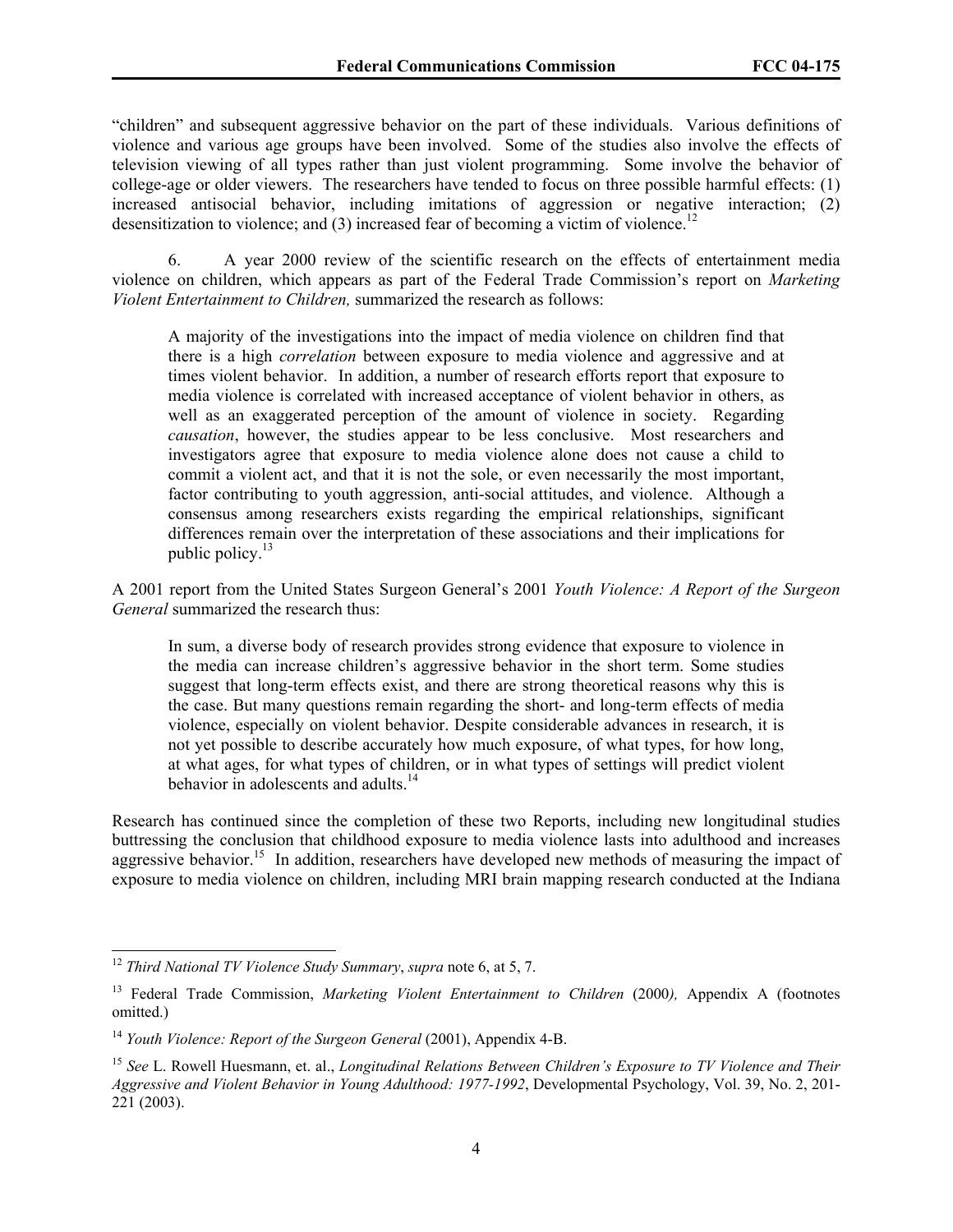University School of Medicine and elsewhere.<sup>16</sup> According to testimony given in 2003 before the Senate Committee on Commerce, Science & Transportation, a comprehensive bibliography of research and publications in this field includes 1,945 reports on children and television, approximately 600 of which deal with the issue of TV violence.<sup>17</sup>

7. As indicated above, numerous studies have demonstrated the harmful effects of media violence on children. We seek comment on any additional recent research in the field. We seek additional comment on the debate and how the private sector, members of the public, and academia are continuing to address the net effects of media violence.<sup>18</sup> Is there a correlation between exposure to violence and aggressive behavior? If so, what are the implications? Are there particular harms children suffer as a result of exposure to violent programming? What other factors contribute to observed aggressive behavior? Do depictions of violence in video programming have an identifiably different effect on children or adults than do descriptions of violence in other media, including print? How important is exposure to electronic media violence relative to other sources of exposure; *i.e*., does watching Wile E. Coyote fall off a cliff in a cartoon have more or less an impact on a child's psyche than reading about Hansel and Gretel forcing a witch into a hot oven in Grimm's fairy tales? Are there countervailing benefits that flow from televised violence? Does the inclusion of violent events in fictional accounts help individuals understand and process actual incidences of violence they may encounter, experience, or learn of? Does violence serve any artistic function that should be considered, or are all depictions of violence necessarily gratuitous?

# **C. Defining Violent or Excessively or Gratuitously Violent Programming for Public Policy Purposes**

8. The above discussion assumes a well established definition of violence in terms of measuring both the amount and effect of violent programming. This is not necessarily the case. There are definitional difficulties because "not all violence is created equal."19 From a public policy standpoint, is there a need to define all violence, or simply gratuitous or excessive violence?

<sup>16</sup> *See* Yo Wang, et. al., *Effects of Violent Media on Adolescents With Disruptive Behavior Disorder As Compared to Control Subjects: MRI Activation Patterns in Frontal Lobe*, paper presented a the 88<sup>th</sup> Scientific Assembly and Annual Meeting of the Radiological Society of North America, December 2002; *see also*, Vincent P. Mathews, et. al., *Brain Activation and Violent Video Games*. This study was also presented at the 2002 Radiological Society of North America annual meeting. *See also*, David Surface, *Imaging Video Violence*, Radiology Today, March 31, 2003 (reporting on the same).

<sup>&</sup>lt;sup>17</sup> Testimony of Dr. John Murray before the Science, Technology and Space Subcommittee of the Senate Commerce, Science & Transportation Committee. (April 10, 2003). A June 2000, joint public statement by representatives of six public health organizations, including the American Academy of Pediatrics, the American Psychological Association, and the American Medical Association concluded that "Well over 1000 studies – including reports from the Surgeon General's office, the National Institute of Mental Health, and numerous studies conducted by leading figures within our medical and public health organizations – our own members – point overwhelmingly to a causal connection between media violence and aggressive behavior in some children."

<sup>&</sup>lt;sup>18</sup> We note widely different statements concerning not just the nature and quality, but even the amount, of scholarship in this field. *Compare, e.g.,* American Academy of Pediatrics, *Media Violence*, 108 Pediatrics 1222, 1223 (Nov. 2001) ("[m]ore than 3500 research studies have examined the association between media violence and violent behavior; all but 18 have shown a positive relationship") *with* Edward Donnerstein, *Mass Media Violence: Thoughts on the Debate*, 22 Hofstra L. Rev. 827, 828 (1994) ("There are not three thousand studies on television violence. There are perhaps three thousand studies on television. But there probably are approximately two hundred or two hundred and fifty studies directly related to violence in the media.").

<sup>19</sup> *1997 TV Violence Report*, *supra* note 6, § II.D.1.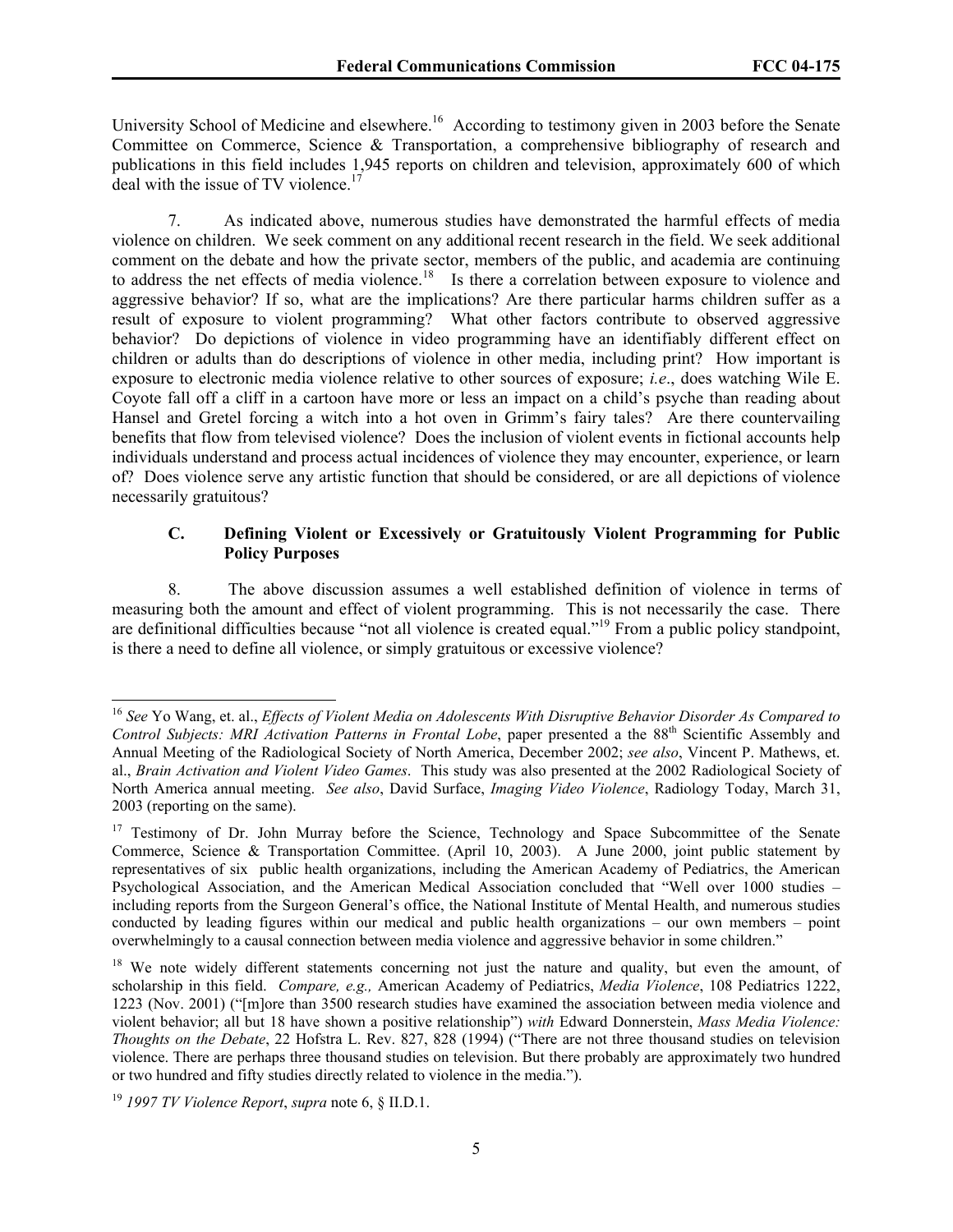9. For the purpose of determining, as a general matter, whether a program contains violence, researchers have used broad definitions. For example, one researcher defined violence as "the overt expression of force intended to hurt or kill" in a content analysis conducted in the 1960s as part of the National Commission on the Causes and Prevention of Violence.<sup>20</sup> The National TV Violence Study defined violence as "any overt depiction of a credible threat of physical force or the actual use of such force intended to physically harm an animate being or group of beings. Violence also includes certain depictions of physically harmful consequences against an animate being or group that occur as a result of unseen violent means."<sup>21</sup> The UCLA Violence Reports defined violence as "the act of, attempt at, physical threat of or the consequences of physical force."22 As the *1997 TV Violence Report* explains, such broad definitions "include violence, cartoon violence, slapstick violence – anything that involves or immediately threatens physical harms of any sort, intentional or unintentional, self-inflicted or inflicted by someone or something else."<sup>23</sup> We seek comment on whether these definitions are appropriate.

10. At the same time, however, researchers have often attempted to identify the context, or qualitative nature, of a portrayal of violence. The *1997 TV Violence Report* explains:

While parents, critics and others complain about the problem of violence on television, it is not the mere presence of violence that is the problem. If violence alone was the problem and V-chips or other methods did away with violent scenes or programs, viewers might never see a historical drama like Roots or such outstanding theatrical films as Beauty and the Beast, The Lion King, Forrest Gump and Schindler's List. In many instances, the use of violence may be critical to a story that actually sends an antiviolence message. Some important stories, such as Shakespeare's Hamlet, the history of World War II or the life of Abraham Lincoln, would be impossible to convey accurately without including portrayals of violence.

For centuries, violence has been an important element of storytelling, and violent themes have been found in the Bible, The Iliad and The Odyssey, fairy tales, theater, literature, film and, of course, television. Descriptions of violence in the Bible have been important for teaching lessons and establishing a moral code. Lessons of the evils of jealousy and revenge are learned from the story of Cain and Abel. Early fairy tales were filled with violence and gruesomeness designed to frighten children into behaving and to teach them right from wrong. It was only when fairy tales were portrayed on the big screen by Walt Disney and others that the violence contained in the stories was substantially sanitized.<sup>24</sup>

In other words the study suggests, "[t]he issue is not the mere presence of violence but the nature of violence and the context in which it occurs. Context is key to the determination of whether or not violence is appropriate."25 The National TV Violence Study similarly emphasizes that "the way in which violence is presented helps to determine whether a portrayal might be harmful to viewers."26

11. But distinguishing one form of violence from another based on context is a difficult

<sup>&</sup>lt;sup>20</sup> *See, e.g., id.* § I.B (discussing George Gerbner's work).

<sup>21</sup> *Third National TV Violence Study Summary*, *supra* note 6, at 18.

<sup>22</sup> *1997 TV Violence Report*, *supra* note 6, § II.D.1.

 $^{23}$  *Id*.

<sup>24</sup> *Id.*

<sup>25</sup> *Id*.

<sup>26</sup> *Third National TV Violence Study Summary*, *supra* note 6, at 8.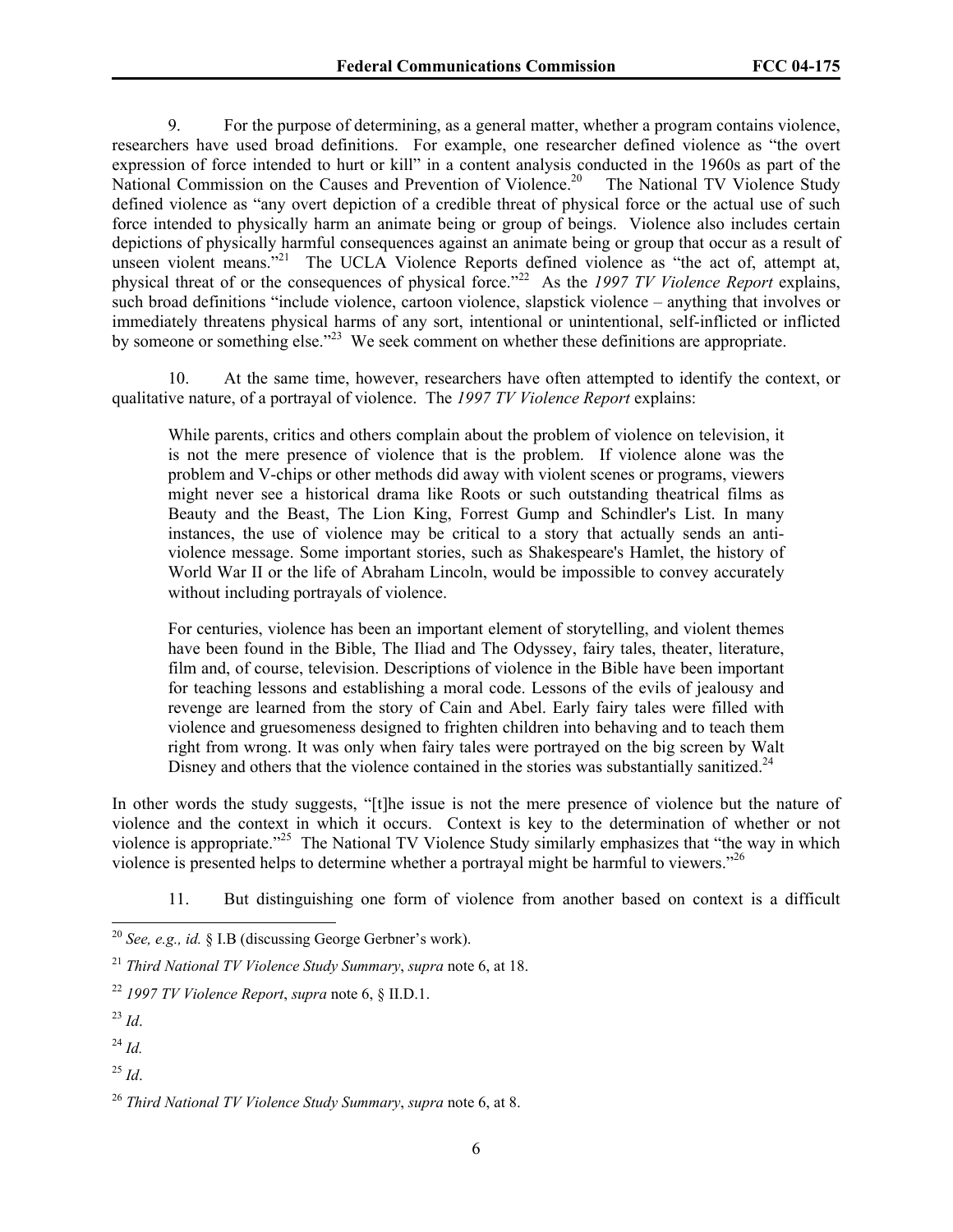exercise. Again, in explaining how the researchers involved in the UCLA violence studies determined which programs raised "concerns" about violence, the *1997 TV Violence Report* illustrates the problem:

No matter how well the definitions were drawn, there would be those who felt that some aspect of violence should or should not have been included. Almost everyone has his or her own definition of violence. People have often attempted to validate or invalidate quantitative research based on how much the scholar's definition resembles their own. Animation for children is a good example of this phenomenon. Consider a cartoon in which a character is hit over the head with a two-by-four, a funny sound effect is heard, the character shakes his head and merrily continues on his way. Some people might consider this the worst type of violence because it is unrealistic, there are no consequences and it might encourage children to imitate it precisely because it shows no consequences. Others feel they watched these cartoons growing up and did not imitate them because they knew these cartoons obviously were not "real." Scholars have had to decide whether to count this type of violence and usually have included it. Anyone who feels this inclusion is silly would reject the entire definition and might ignore the conclusions of the research. The same is true with slapstick humor. Sports programming provides yet another example. Many feel that violent spectator sports or hockey make violence an acceptable or even desirable part of American life. Whether to count unrealistic cartoon violence, slapstick humor or sports within a definition of violence is itself a difficult decision.<sup>27</sup>

We seek comment on these issues.

12. Against the backdrop of these definitional difficulties, what kinds of portrayals of violence are of greatest concern, particularly with respect to children? The National TV Violence Study states that "[i]f the consequences of violence are demonstrated, if violence is shown to be regretted or punished, if its perpetrators are not glamorized, if the act of violence is not seen as justifiable, if in general violence is shown in a negative light, then the portrayal of violence may not create undesirable consequences. But if violence is glamorized, sanitized or made to seem routine, then the message is that it is an acceptable, and perhaps even desirable, course of action."28 More specifically, the National TV Violence Study indicates that the portrayals that pose the greatest risk for learning aggression contain attractive perpetrators, morally justified reasons for engaging in violence, repeated incidents of violence that appear realistic, violence that is rewarded or unpunished, and violence that does not show harm or pain to a victim or is presented in a humorous context. According to the study, portrayals that pose the greatest risk for desensitization contain repeated incidents of violence or violence presented in a humorous context. Portrayals that pose the greatest risk for audience fear contain attractive victims, violence that appears unjustified, repeated and realistic, and unpunished.29 In addition, the *1997 TV Violence Report* provides as examples of "inappropriate or improper uses of violence" those "which glorify the act or teach that violence is always the way to resolve conflict."30 That report further states that "the consequences of violence should be shown and those persons using violence inappropriately should be punished. We would also note that when violence is used realistically, it is more desirable to accurately portray the consequences than to sanitize the violence in a manner designed to make it acceptable." On the other hand, some might argue that a television program such as "The Three Stooges" does not pose a great risk to children even if the violence is presented humorously and without obvious

<sup>27</sup> *1997 TV Violence Report*, *supra* note 6, § II.D.1.

<sup>28</sup> *Third National TV Violence Study Summary*, *supra* note 6, at 5. *See also id*. 7-10.

<sup>29</sup> *Id*. at 10.

<sup>30</sup> *1997 TV Violence Report*, *supra* note 6, at § II.D.1.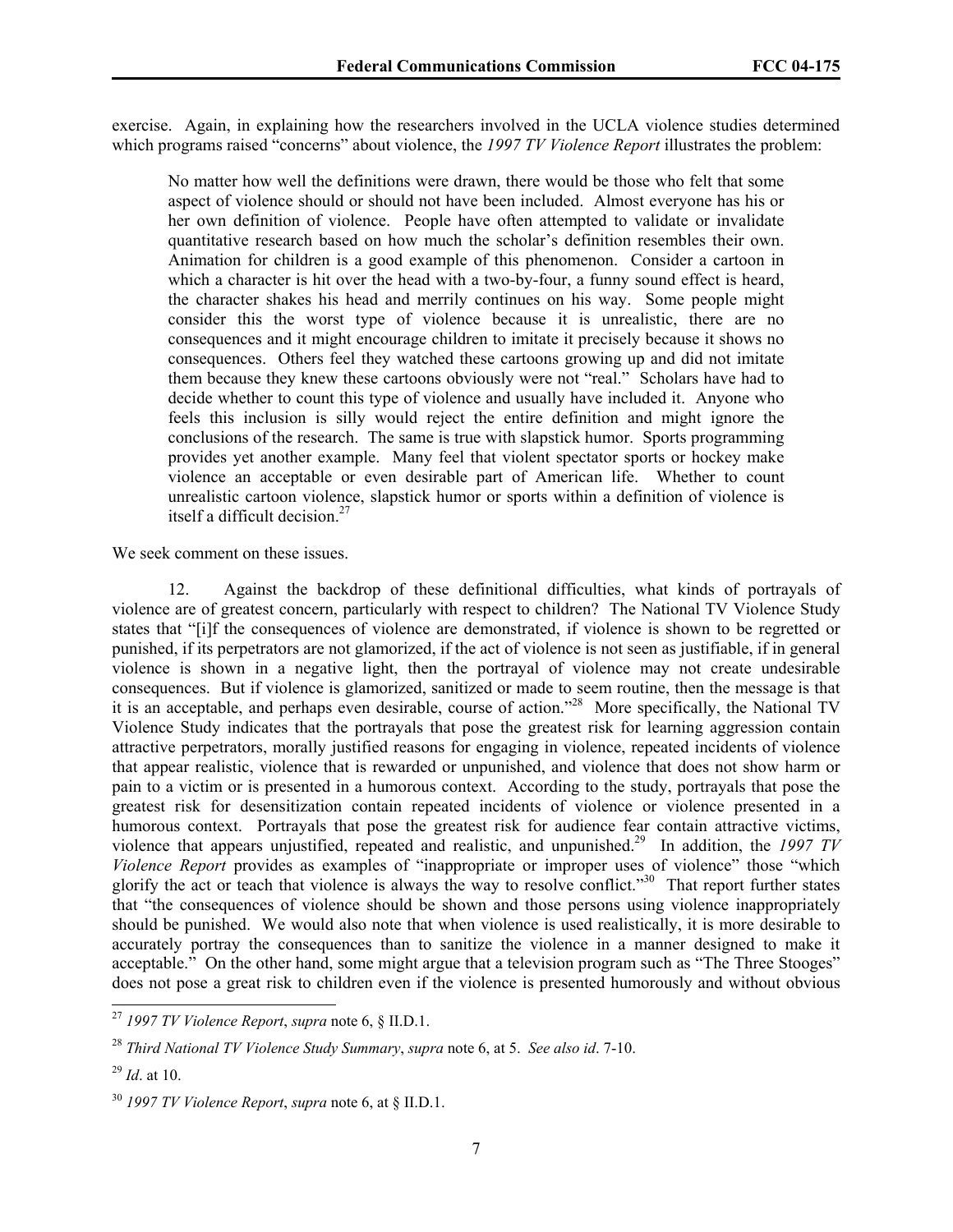consequences. Similarly, some might argue that more graphic violence is potentially more harmful to children than violence in which, for example, a body falls from a gunshot wound but the wounds are not shown. We seek additional comment on the types of portrayals that are of greatest concern, particularly with respect to children.

13. How much televised violence is portrayed in a way that is most likely to harm children? For example, the National TV Violence Study states that 40% of the violent incidents studied were initiated by characters with qualities that make them good role models; 70% of violent scenes do not show penalty or remorse for violence at the time it occurs; roughly half of violent incidents do not show physical harm or pain; at least 40% of violent scenes include humor.<sup>31</sup> The UCLA reports also identify particular shows that raised "concerns" about violence, according to a variety of contextual factors.<sup>32</sup> We seek additional information on what type of programming is potentially the most damaging, and how frequently it occurs.

14. As we consider definitional issues, we also ask commenters to identify with precision the age groups that qualify as "children" when they discuss whether violent programming is harmful to them. Some scholarship suggests that children under the age of seven or eight are especially impressionable because they have difficulty distinguishing between fantasy and reality.<sup>33</sup> We seek additional information on research that evidences and explains the particular age groups that are of concern.

15. Finally, in the context of possible regulation in this area, we note that members of the House Commerce Committee have asked the Commission to examine whether it would be in the public interest for the agency to define "excessively violent programming that is harmful to children," and if so, how we might do so.<sup>34</sup> We also seek comment on how such a standard could be implemented in a manner that is both clear to the industry and practical to administer. We seek comment on these issues to be responsive to the Committee's concerns.

# **D. TV Parental Guidelines and V-Chip**

16. A regulatory system already exists to help parents and viewers control the exposure of children to media violence. The television industry rates programming using the TV Parental Guidelines, and encodes programming accordingly; in addition, the Commission has required that, by January 1, 2000, all television sets manufactured in the United States or shipped in interstate commerce with a picture screen of thirteen inches or larger be equipped with a "V-chip" that can be programmed to block violent, sexual, or other programming that parents believe harmful to their children.<sup>3</sup>

17. We seek comment on the status of the existing rating and V-chip system as tools to help parents and viewers screen out violence. To what extent is programming in fact rated, using both the agebased ratings, and the additional content labels for violence? Are the ratings consistent and accurate? A

<sup>31</sup> *Third National TV Violence Study Summary*, *supra* note 6, at 26.

<sup>&</sup>lt;sup>32</sup> The *1997 TV Violence Report* states that "[t]he ultimate decision as to whether the program raises concerns depends upon whether the violence is deemed contextually appropriate," which, in turn, was determined by the application of a host of criteria, broken down into approximately fifteen different categories. *1997 TV Violence Report*, *supra* note 6, § II.D.1 (listing and explaining criteria in general) and Appendix B (setting forth "Scene Evaluation Form" programming reviewers used to evaluate portrayals of violence).

<sup>33</sup> *Third National TV Violence Summary*, *supra* note 6, at 11, 30. *See also* American Academy of Pediatrics, *Media Violence*, 108 Pediatrics 1222, 1222-23 (2001).

<sup>34</sup> House Commerce Committee Letter, *supra* note 4.

<sup>35</sup> *See supra* note 3; 47 C.F.R. § 15.120(b).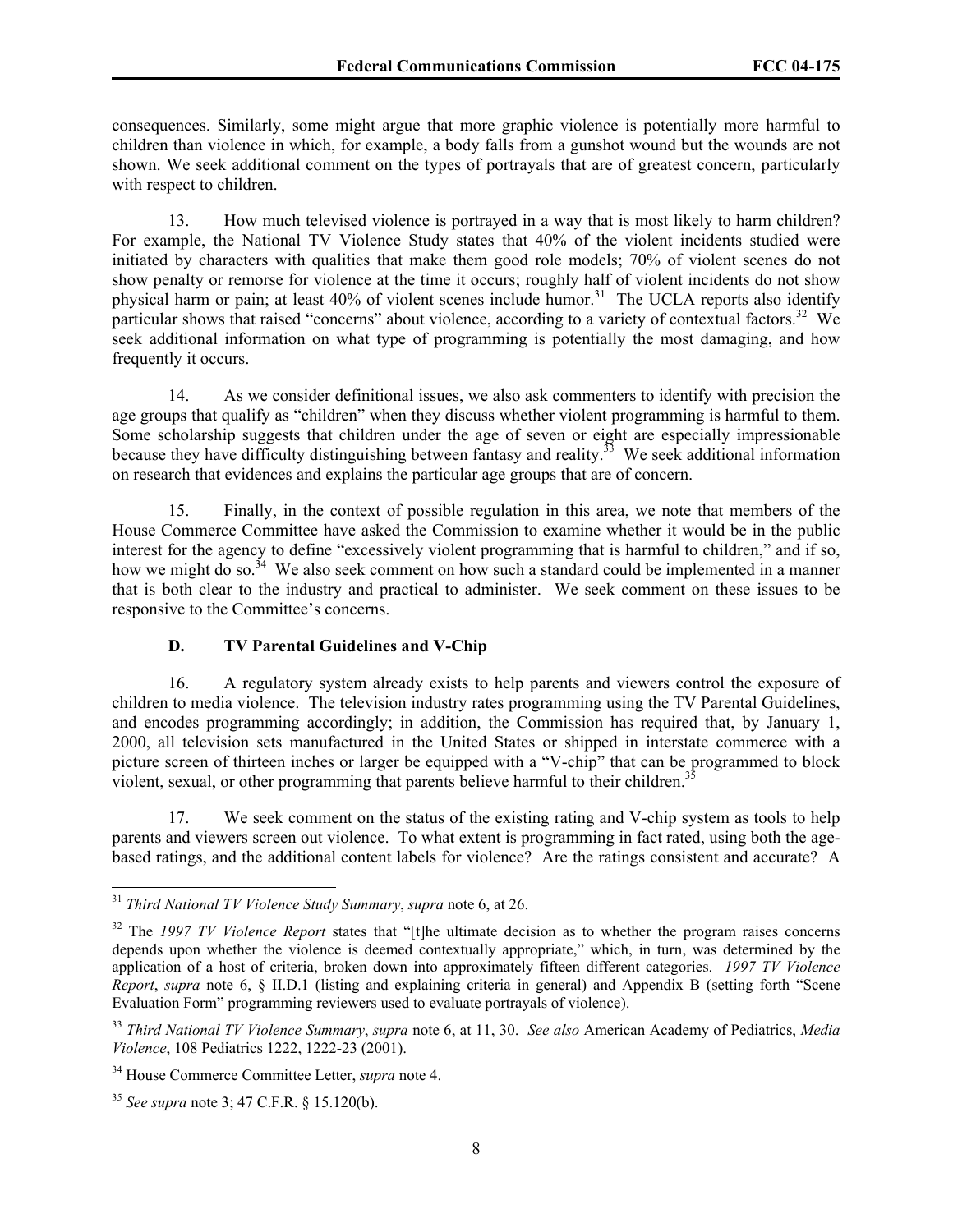1998 Kaiser Family Foundation study indicates that, during the first year the ratings system was in use, only 20% of programs that contained violence, sexual material, or adult language actually used the appropriate content label.<sup>36</sup> This same study found that 79% of violent programming is not specifically rated for violence."<sup>37</sup> Moreover, a 2001 Kaiser Family Foundation study indicates that 40% of parents who use the rating system do not believe programs are rated accurately.<sup>38</sup> According to that study, more than half of all parents use the ratings system to decide what programming that their children may watch. In light of these findings, we seek comment on whether the lack of a content rating for violence renders ineffective any technology-based blocking mechanism, built into television sets, designed to limit violent programming.

18. We seek comment on these findings of the Kaiser Family Foundation. Is more recent information available on these issues? To what extent is use being made of the rating system? Do the TV Parental Guidelines now in use give parents sufficient information to make educated programming decisions for their children?

19. We also seek comment on the usefulness of the V-chip. Although as many as 40% of parents have television sets equipped with a V-chip, more than half of them are not aware of it, and two thirds of those who are do not use it.<sup>39</sup> The Kaiser Foundation, in a recent study, has found that parents have not used the V-Chip even after a concerted effort to inform them about it.<sup>40</sup> We seek comment on recent initiatives to educate parents about the V-Chip's availability. What can be done to enhance the usefulness of the V-chip? Are there ways to improve the ratings system?

# **E. Possible New Regulatory Solution: "Safe Harbor"**

20. If the TV Parental Guidelines and V-chip are not adequate to protect children from any identifiable dangers of exposure to media violence, what other mechanisms are available? In their recent letter, members of the House Commerce Committee specifically asked how the Commission "might restrict broadcast of 'excessively violent programming that is harmful to children' during the hours when children are likely to be a substantial part of the viewing audience, so that it might supplement the TV ratings system, such as by creating time of day restrictions and measures that facilitate a consumer's use of the television ratings system."<sup>41</sup> The legislation pending in Congress also involves a "safe harbor" provision and the Senate has adopted language to that effect.<sup>42</sup>

21. A starting point for considering a "safe harbor" solution is our indecency rules. Indecent speech is entitled to constitutional protection, and so cannot be prohibited entirely. However, to protect children, the Commission's rules prohibit the broadcast of indecent speech from 6:00 a.m. to 10:00 p.m.,

 $\overline{\phantom{a}}$ 

38 Kaiser Family Foundation, *Parents & the V-Chip 2001: A Kaiser Family Foundation Survey* (2001) 1-2.

<sup>39</sup> *Id*. at 1. The most popular reasons parents gave for not using their V-chip were that adults were nearby when their children watch television (51%), and that parents trust their children to make their own viewing decisions (25%). *Id*. at 3.

<sup>40</sup> Joel Federman, Ph.D., *Rating Sex and Violence in the Media: Media Ratings and Proposals for Reform*, (A Henry J. Kaiser Family Foundation Report) (November 2002) 10.

<sup>42</sup> *See* note 4, *supra*.

<sup>36</sup> Dale Kunkel, et. al.., *Rating The TV Ratings: One Year Out, An Assessment of the Television Industry's Use of V-Chip Ratings*, (A Henry J. Kaiser Family Foundation Report) (September 1998).

<sup>37</sup> *See id.* at 2.

<sup>41</sup> House Commerce Committee Letter, *supra* note 4, ¶ 5.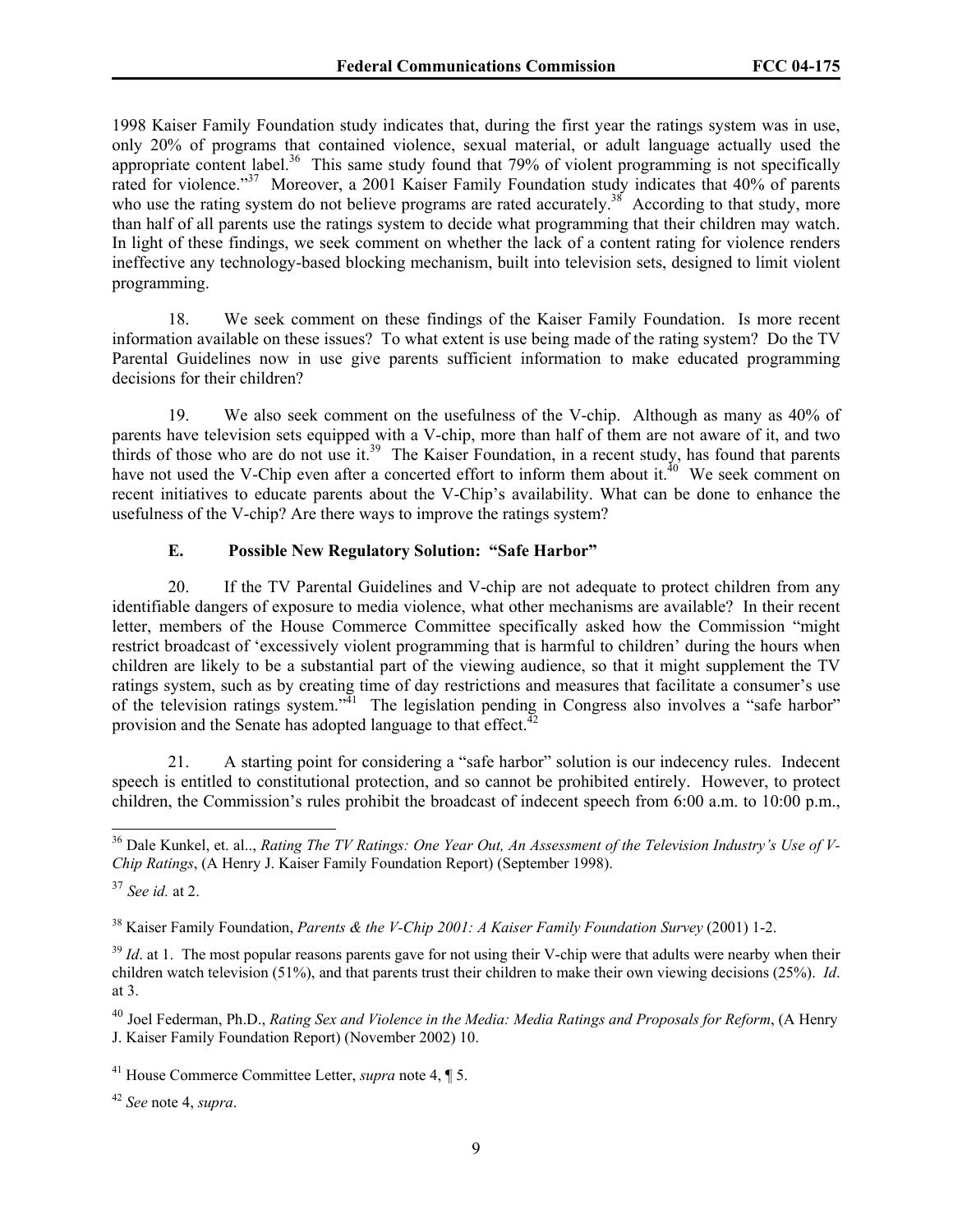when children are likely to be a substantial part of the viewing audience. The Commission may fine television and radio stations for broadcasting indecent content during this time period. At other times of the day, during the "safe harbor" of the late night and early morning hours, the Commission permits the broadcast of such speech.<sup>43</sup> Obscene speech on cable and other subscription television services, as well as on broadcast services, is a criminal offense at all hours.<sup>44</sup> Indecency regulation is only applied to broadcast services.<sup>45</sup> Would it be in the public interest to have "safe harbor" restrictions on violent programming content? Should it apply to the broadcast medium only?

22. Alternatively, the Congress or the Commission could tie the application of any "safe harbor" to the television ratings system, as the bill pending before the Senate Commerce Committee does. That bill would declare it "unlawful for any person to distribute to the public any violent video programming not blockable by electronic means specifically on the basis of its violent content when children are reasonably likely to comprise a substantial portion of the audience."<sup>46</sup> The Senate bill would also require the Commission, upon finding in ongoing review that the television ratings system and the Vchip were not accomplishing their intended purposes, to "prohibit the distribution of violent video programming during the hours when children are reasonably likely to comprise a substantial portion of the audience."47 In other words, the bill would restrict violent programming to a "safe harbor" only if the programming has not been rated violent, or if the Commission finds that the ratings system and V-chip are not accomplishing their intended purpose. The bill does not distinguish between broadcast and nonbroadcast media, and specifically notes that "[b]roadcast television, cable television, and video programming are (A) uniquely pervasive presences in the lives of all American children; and (B) readily accessible to all American children."<sup>48</sup> We seek comment on whether the V-Chip is accomplishing its intended purpose, and if not, whether the safe harbor approach represents the least restrictive means to protect children.

## **F. Statutory and Constitutional Issues**

23. We seek to explore here the bounds of permissible action, both regulatory and statutory, in light of the relevant statutory and constitutional constraints. In their recent letter, members of the House Commerce Committee have asked whether the Commission currently has the authority to adopt a "safe harbor" for the broadcast of violent programming, "or whether Congress would need to provide the Commission with statutory authority to do so, and whether Congress could provide the FCC with that

 $\overline{\phantom{a}}$ 

 $48$  *Id.* § 202(2).

<sup>&</sup>lt;sup>43</sup> 47 C.F.R. § 73.3999. Title 18 of the U.S. Code criminalizes "obscene, indecent, or profane language by means of radio communication." 18 U.S.C. § 1464. As a result of several judicial and legislative decisions, the Commission has adopted its prohibition on obscenity, and its safe harbor for indecency. *See Industry Guidance On the Commission's Case Law Interpreting 18 U.S.C. § 1464 and Enforcement Policies Regarding Broadcast Indecency*, 16 FCC Rcd 7999, 7999-8001 (2001).

<sup>44 18</sup> U.S.C. § 1468(a) ("Whoever knowingly utters any obscene language or distributes any obscene matter by means of cable television or subscription services on television, shall be punished by imprisonment for not more than 2 years or by a fine in accordance with this title, or both."). *See also* 47 U.S.C. § 559 ("Whoever transmits over any cable system any matter which is obscene or otherwise unprotected by the Constitution of the United States shall be fined under title 18, United States Code, or imprisoned not more than 2 years, or both.")

<sup>&</sup>lt;sup>45</sup> By its terms, the criminal code restriction on indecency applies only to "means of radio communication," and therefore not cable communications. 47 U.S.C. § 1464. Likewise, our rules regarding Section 1464 regulate only the "licensee of a radio or television broadcast station." 47 C.F.R. § 73.3999.

<sup>46</sup> S. 2056, *supra* note 4, § 204(a).

 $47$  *Id.* § 203(b).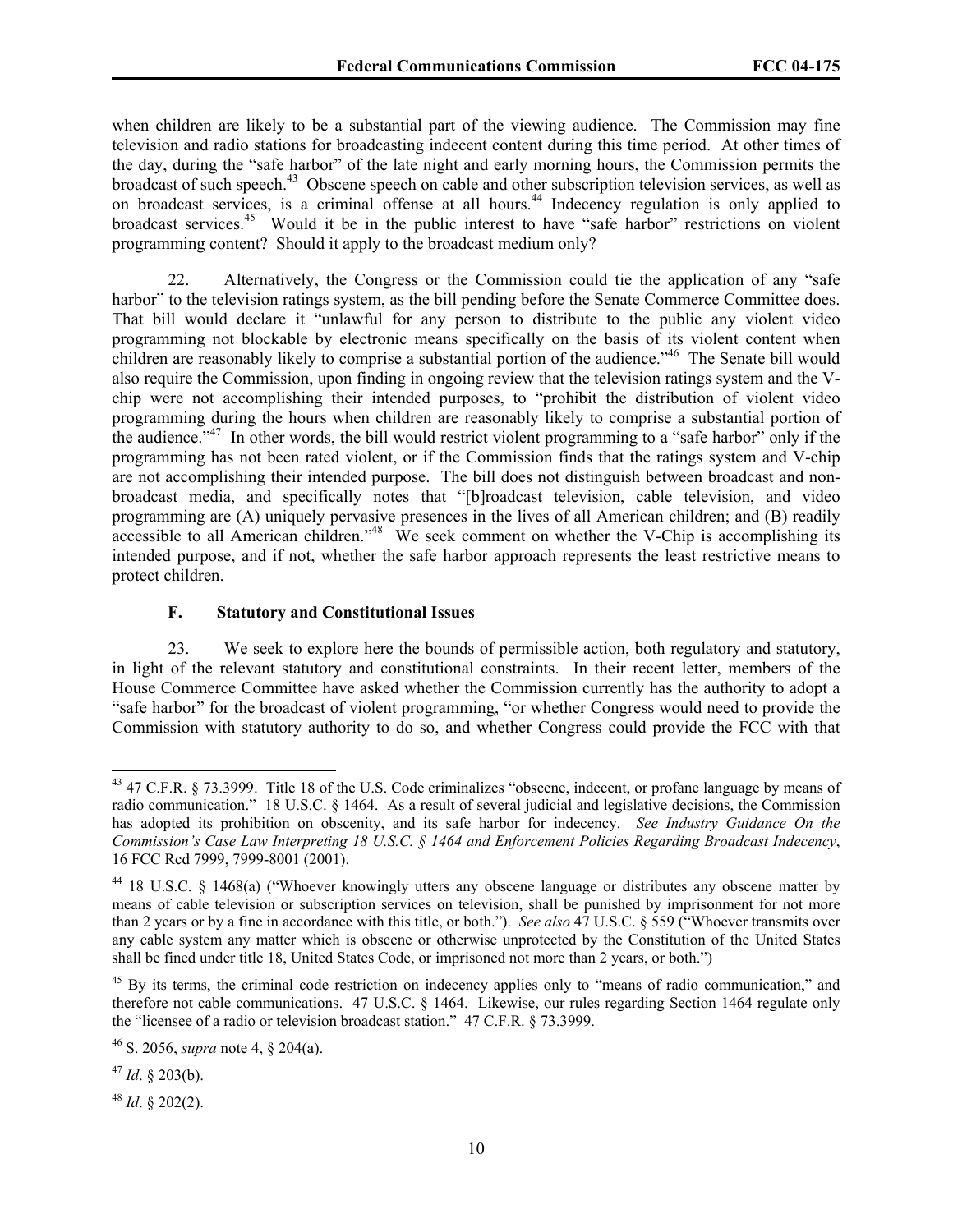authority in a constitutional fashion."49 Members of the House Commerce Committee has also asked about constitutional limitations on our ability to define the phrase "excessively violent programming that is harmful to children," or to create a "safe harbor" for such programming. If such a mechanism were adopted, should there be an exception for news or other types of unrated programs? Should there be an exception for cultural, historical, or artistic merit?

24. The Communications Act gives the Commission broad authority to regulate the broadcast medium as the public interest requires.<sup>50</sup> In order to grant a radio license, Title III of the Act requires the Commission to determine "whether the public interest, convenience, and necessity will be served by the granting of such application," and to issue a license only upon making an affirmative finding.<sup>51</sup> Title III likewise directs the Commission, "as the public interest, convenience, and necessity requires," to "[m]ake such rules and regulations and prescribe such restrictions and conditions, not inconsistent with law, as may be necessary to carry out the provisions of this Act.  $\cdot$  ..."<sup>52</sup> However, Section 326 in Title III also states: "Nothing in this Act shall be understood or construed to give the Commission the power of censorship over the radio communications or signals transmitted by any radio station, and no regulation or condition shall be promulgated or fixed by the Commission which shall interfere with the right of free speech by means of radio communication."<sup>53</sup> Is the Commission's general public interest authority sufficiently broad to regulate any form of violent programming, in light of Section 326? Does the D.C. Circuit's recent decision in *Motion Picture Association of America v. FCC* ("*MPAA*") suggest that the Commission's public interest authority does not extend to regulation of violent program content?<sup>54</sup>

25. The statutory prohibition against "obscene, indecent, or profane language,"<sup>55</sup> upon which our ban on obscene speech and safe harbor for indecent and profane speech are based,<sup>56</sup> does not implicate Section 326.<sup>57</sup> Given the interest of members of the House Commerce Committee in creating a "safe harbor," and its question whether we currently have the authority to adopt such a mechanism to regulate violence, could the Commission expand its definition of indecency to include violent programming? The Commission has traditionally defined indecency in terms of sexual or excretory organs and activities, but the Supreme Court has concluded that the term indecent "merely refers to nonconformance with accepted standards of morality"<sup>58</sup> and that "neither our prior decisions nor the language or history of § 1464 supports the conclusion that prurient appeal is an essential component of indecent language."<sup>59</sup> Certain commentators go even further and argue that violent programming

 $52$  *Id.* § 303(r).

<sup>53</sup> *Id*. § 326.

 $\overline{\phantom{a}}$ 

55 18 U.S.C. § 1464.

56 47 C.F.R. § 73.3999.

<sup>58</sup> *Id.* at 749.

<sup>59</sup> *Id*. at 741.

<sup>49</sup> House Commerce Committee Letter, *supra* note 4, ¶ 6.

<sup>50</sup> *See FCC v. National Citizens Committee for Broadcasting*, 436 U.S. 775 (1978) (upholding cross-ownership rules as an exercise of Commission's authority under Section 303(r) of the Communications Act).

<sup>51 47</sup> U.S.C. § 309(a).

<sup>&</sup>lt;sup>54</sup> 309 F.3d 796 (D.C. Cir. 2003). In this case, the court held that the Commission did not have authority under Sections 1, 4(i), and 303(r) of the Act to adopt "video description" rules.

<sup>57</sup> *FCC v. Pacifica Foundation*, 438 U.S. 726, 738 (1978) ("§ 326 does not limit the Commission's authority to impose sanctions on licensees who engage in obscene, indecent, or profane broadcasting").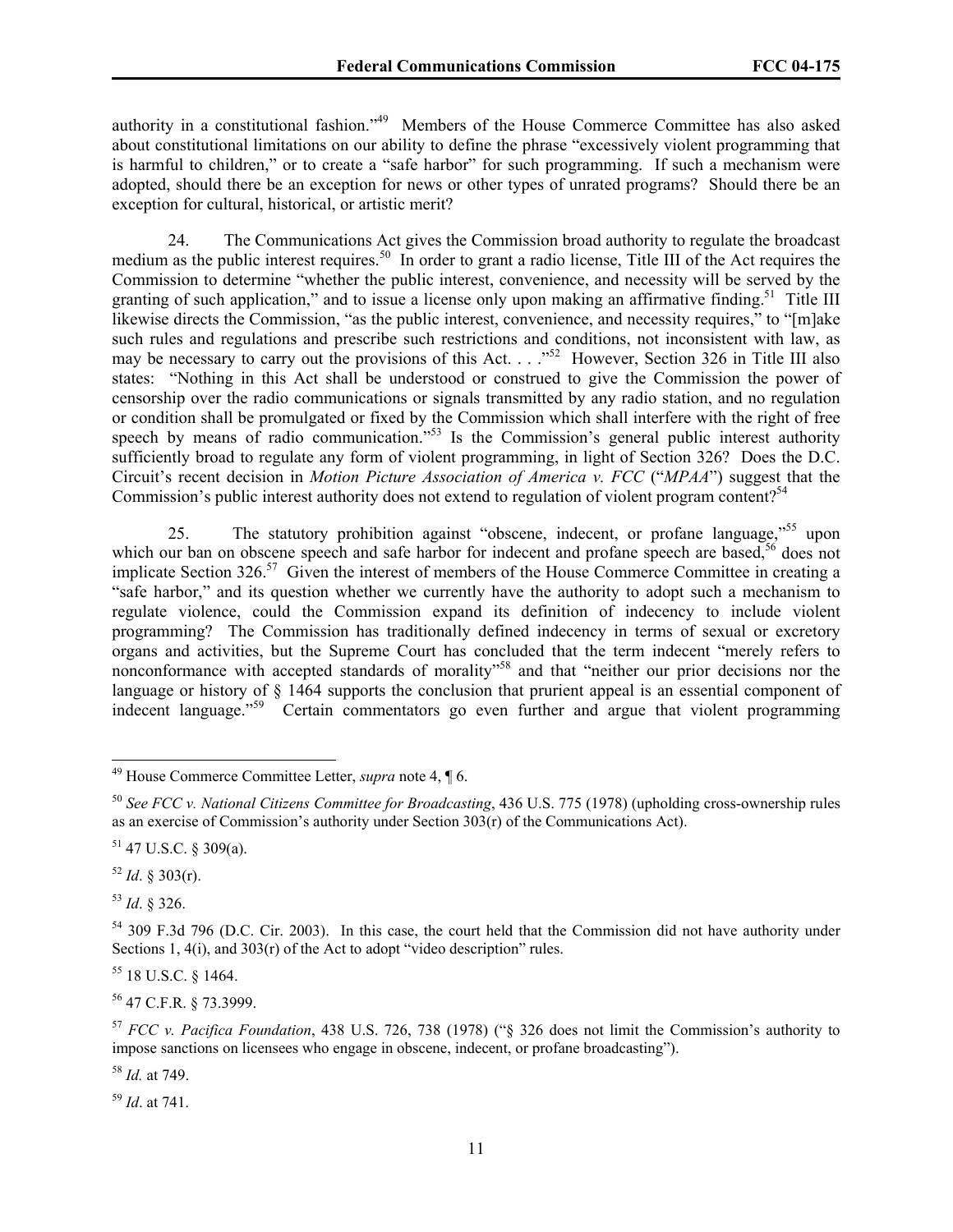qualifies as obscene speech, which is not entitled to any First Amendment protection.<sup>60</sup> In this regard, we note an opinion of the U.S. Court of Appeals for the Seventh Circuit declining to conflate obscenity and violence in the context of a particular ordinance regulating violent video games, yet suggesting that a demonstrated link between exposure to such games and deleterious effects could possibly provide a basis for regulation of violent "pictures."<sup>61</sup> We recognize that an interpretation of indecency or obscenity as encompassing violence would be novel, but we seek to determine the scope of existing standards to regulate violent programming, as members of the House Commerce Committee request.

26. How does Title V of the 1996 Act, entitled "Obscenity and Violence," affect the Commission's general authority in this area? Section 551 directed the Commission to prescribe "guidelines and recommended procedures for the identification and rating of video programming that contains sexual, *violent, or other indecent material* about which parents should be informed before it is displayed to children,"<sup>62</sup> if the television industry itself did not establish "voluntary rules" for rating such programming that were "acceptable to the Commission."<sup>63</sup> Does the reference to "violent or other indecent material" indicate that indecency encompasses violence, or otherwise suggest that Congress intended to empower the agency to regulate violent programming? Was the Commission's authority under this provision at an end once it found the industry guidelines acceptable? In other words, does the statutory scheme suggest that Congress has occupied the field of media violence, such that the Commission cannot act without new legislation?

27. What is the extent of the Commission's current authority over cable television in this area? Title VI of the Act states that "[a]ny Federal agency, State, or franchising authority may not impose requirements regarding the provision or content of cable services, except as provided in this title."64 As indicated above, transmission of obscene and other speech is "unprotected by the Constitution of the United States" and is a criminal offense.<sup>65</sup> Title VI also states that, "[i]n order to restrict the viewing of programming which is obscene or indecent, upon the request of a subscriber, a cable operator shall provide (by sale or lease) a device by which the subscriber can prohibit the viewing of a particular cable service during periods selected by that subscriber.<sup>"66</sup> Title VI further states that "[u]pon request by a cable service subscriber, a cable operator shall, without charge, fully scramble or otherwise fully block the audio and video programming of each channel carrying such programming so that one not a subscriber does not receive it."<sup>67</sup> The Supreme Court has found this latter provision could be a less restrictive means than a "safe harbor" or "time channeling" requirement to protect children from sexually explicit programming.<sup>68</sup> We seek comment on whether the Commission has authority to regulate violent programming on cable television other than as specifically provided in Title VI. Does the Commission have broader statutory authority to regulate violent programming on DBS and other non-broadcast subscription services, which are not covered by Section 544(f), than on cable services?

 $62$  47 U.S.C. § 303(w) (enacted as section 551(b) of the 1996 Act) (emphasis added).

 $63$  Pub. L. No. 104-104, 110 Stat. 56,  $\frac{551(e)(1)(A)}{1996}$ .

64 47 U.S.C. § 544(f)(1).

<sup>65</sup> *Id*. § 559.

 $\overline{\phantom{a}}$ 

<sup>66</sup> *Id*. § 544(d)(2).

<sup>67</sup> *Id*. § 560.

<sup>60</sup> *See e.g.*, Kevin W. Saunders, *Regulating the Access of Children to Televised Violence*, 2002 L. Rev. Mich. St. U. Det. C.L. 813, 817 (2002).

<sup>&</sup>lt;sup>61</sup> American Amusement Machine Ass'n v. Kendrick, 244 F.3d 572 (7<sup>th</sup> Cir. 2001).

<sup>68</sup> *See United States v. Playboy Entertainment Group, Inc*., 529 U.S. 803 (2000) (striking down the more restrictive Section 641 of the Act).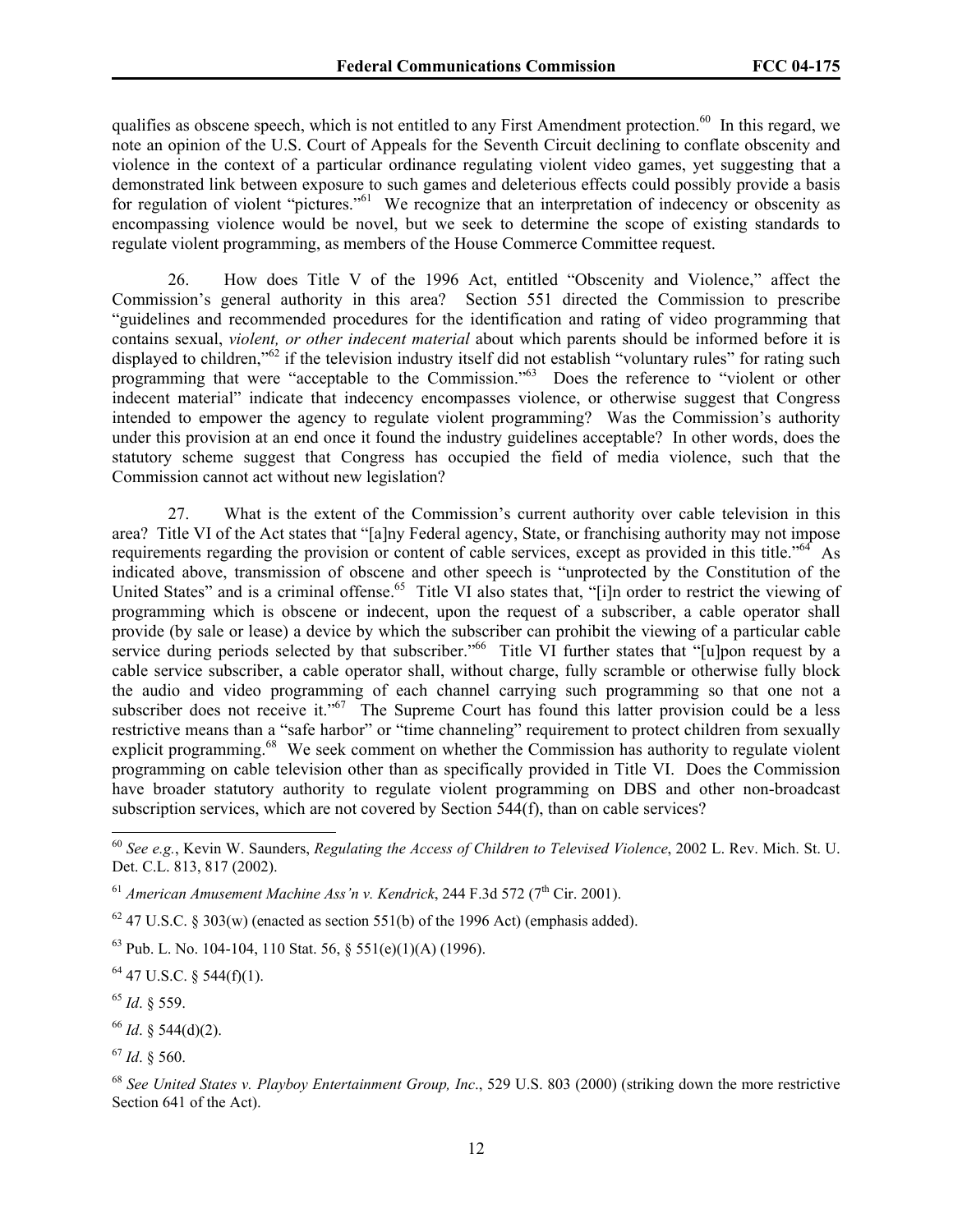28. Assuming the Commission has or is granted statutory authority to regulate violent programming, what constitutional limitations apply? For example, given the definitional issues discussed above, how could Congress or the Commission define some form of violent programming in a way that is not unconstitutionally vague or overbroad?<sup>69</sup> In addition, what standard of constitutional review should apply to broadcast regulation in this area? To non-broadcast? Even if protecting children from some form of violent programming is deemed a sufficiently important government interest,<sup>70</sup> is a "safe harbor" the appropriate and most tailored means to accomplish that public policy?<sup>71</sup> Given the mechanisms available to cable subscribers to block programming under Title VI, could a "safe harbor" constitutionally be applied to cable services? We seek comment on how Congress might legislate and the Commission might regulate in this area, consistent with applicable constitutional principles.

### **III. POSITIVE IMPACT OF CERTAIN TELEVISION PROGRAMMING**

 $\overline{a}$ 

29. We recognize that television programming may have a positive influence on individual behavior, especially educational and informational material directed at children.<sup>72</sup> The literature suggests that consumption of educational television programming correlates positively to children's school preparedness and may also encourage beneficial social skills and behavioral development.<sup>73</sup> Are there recent studies analyzing the pro-social effects of television programming that we should be aware of? What broadcast or non-broadcast services carry such material? How are parents made aware that such programming is available? We seek comment on what actions Congress or the Commission may take to

<sup>72</sup> *See generally*, *Policies and Rules Concerning Children's Television Programming and Revision of Programming Policies for Television Broadcast Stations*, 11 FCC Rcd 10660, 10664 (1996).

<sup>69</sup> *See, e.g., NAACP v. Button*, 371 U.S. 415, 433 ("Because First Amendment freedoms need breathing space to survive, government may regulate in the area only with narrow specificity.").

 $70$  The Supreme Court has found that "[i]t is evident beyond the need for elaboration that a State's interest in safeguarding the physical and psychological well-being of a minor is compelling." *New York v. Ferber*, 458 U.S. 747, 756-57 (1982). Lower courts have questioned, however, whether regulating the access of minors to violent media, in the contexts of trading cards and video games, for example, in fact promotes the physical and psychological well-being of minors. *See, e.g., Interactive Digital Software Ass'n v. St. Louis County*, 329 F.3d 954 958-59 (8th Cir. 2003); *Eclipse Enterprises, Inc. v. Gulotta*, 134 F.3d 63, 67-68 (2nd Cir. 1997).

<sup>71</sup> For broadcast precedent, s*ee FCC v. League of Women Voters*, 468 U.S. 364, 380 (1980) (government regulation of broadcast content will only be upheld if "the restriction is narrowly tailored to further a substantial governmental interest, such as ensuring adequate and balanced coverage of public issues."); *See also*, *Action for Children's Television v. FCC,* 58 F.3d 654 (D.C. Cir. 1995) (In reviewing the constitutionality of the broadcast indecency provisions, the D.C. Circuit held that a restriction on speech will survive First Amendment scrutiny if the "Government's ends are compelling [and its] means [are] carefully tailored to achieve those ends."). For cable precedent, *see United States v. Playboy Entertainment Group, Inc*., 529 U.S. 803 (2000) (holding that mandatory scrambling of programming required by Section 641 of the Act was not the most narrowly tailored means to protect children from exposure to sexually explicit material.)

<sup>73</sup> *See* J.C. Wright and A. Huston, *Effects of Educational Television Viewing of Lower Income Preschoolers on Academic Skills, School Readiness and School Adjustment One to Three Years Later.* University of Kansas (1995) (finding that the viewing of educational programs plays a "positive causal role in [a child's] development of readiness for school" and appears to relate to later success with reading and school adjustment.). *See also*, Coates, Pusser & Goodman. *The Influence of Sesame Street and Mr. Roger's Neighborhood on Children's Social Behavior in Preschool.* Child Development 47, 138-144 (1976) (finding that both programs have positive effects on children's social behavior); A. Huston & J.C. Wright, "*Contributions of Television Toward Meeting the Informational and Educational Needs of Children.*" Annals of the American Academy of Political and Social Science, 557, 9-23 (1998).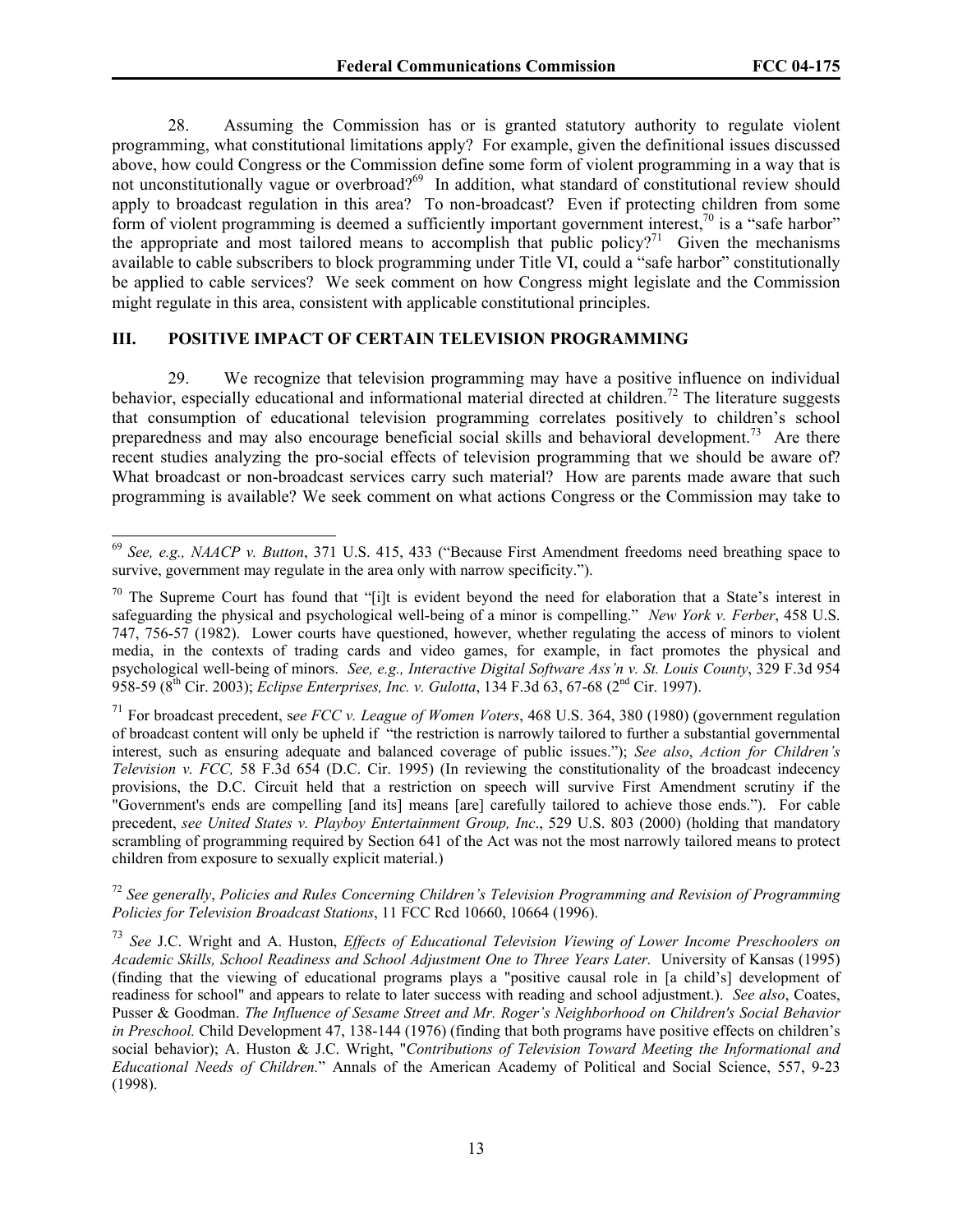encourage more programming choices that have a positive effect on children's development.

## **IV. ADMINISTRATIVE MATTERS**

30. *Ex Parte* Rules. Pursuant to section 1.1204(b)(1) of the Commission's rules, 47 C.F.R. § 1.1204(b)(1), this is an exempt proceeding. *Ex parte* presentations are permitted, and need not be disclosed.

31. Comments and Reply Comments. Pursuant to sections 1.415 and 1.419 of the Commission's rules, 47 C.F.R. §§ 1.415, 1.419, interested parties must file comments on or before **September 15, 2004**, and reply comments on or before **October 15, 2004**. Comments may be filed using the Commission's Electronic Comment Filing System (ECFS) or by filing paper copies. *See Electronic Filing of Documents in Rulemaking Proceedings*, 63 Fed. Reg. 24121 (1998). Accessible formats (computer diskettes, large print, audio recording, and Braille) are available to persons with disabilities by contacting Brian Millin, of the Consumer & Governmental Affairs Bureau, at (202) 418-7426, TTY (202) 418-7365, or at  $brain.millin@fcc.gov$ .

32. Comments filed through the ECFS can be sent as an electronic file via the Internet to http://www.fcc.gov/e-file/ecfs.html. Generally, only one copy of an electronic submission must be filed. In completing the transmittal screen, commenters should include their full name, U.S. Postal Service mailing address, and the applicable docket or rulemaking number. Parties may also submit an electronic comment by Internet e-mail. To get filing instructions for e-mail comments, commenters should send an e-mail to  $e$ cfs $@$ fcc.gov, and should include the following words in the body of the message, "get form <your e-mail address>." A sample form and directions will be sent in reply.

33. Parties who choose to file by paper must file and original and four copies of each filing. Filings can be sent by hand or messenger delivery, by commercial overnight courier, or by first-class or overnight U.S. Postal Service (although we continue to experience delays in receiving U.S. Postal Service mail). The Commission's contractor, Best Copy and Printing, Inc., will receive hand-delivered or messenger-delivered paper filings for the Commission's Secretary at Suite CY-B402, 445 12<sup>th</sup> Street, Washington, D.C. 20554. All hand deliveries must be held together with rubber bands or fasteners. Any envelopes must be disposed of before entering the building. Commercial overnight mail (other than U.S. Postal Service Express Mail and Priority Mail) must be sent to 9300 East Hampton Drive, Capitol Heights, MD 20743. U.S. Postal Service first-class mail, Express Mail, and Priority Mail, should be addressed to 445 12<sup>th</sup> Street, SW, Washington, DC 20554. All filings must be addressed to the Commission's Secretary, Office of the Secretary, Federal Communications Commission.

34. Additional Information. For additional information on this proceeding, contact **Ben Golant** at 418-7111.

# **V. ORDERING CLAUSE**

35. Accordingly, **IT IS ORDERED** that, pursuant to the authority contained in sections 4(i), 303(g), 303(r), and 403 of the Communications Act, 47 U.S.C. §§ 154(i), 303, and 403 , this Notice of Inquiry **IS ADOPTED**.

### FEDERAL COMMUNICATIONS COMMISSION

 Marlene H. Dortch Secretary